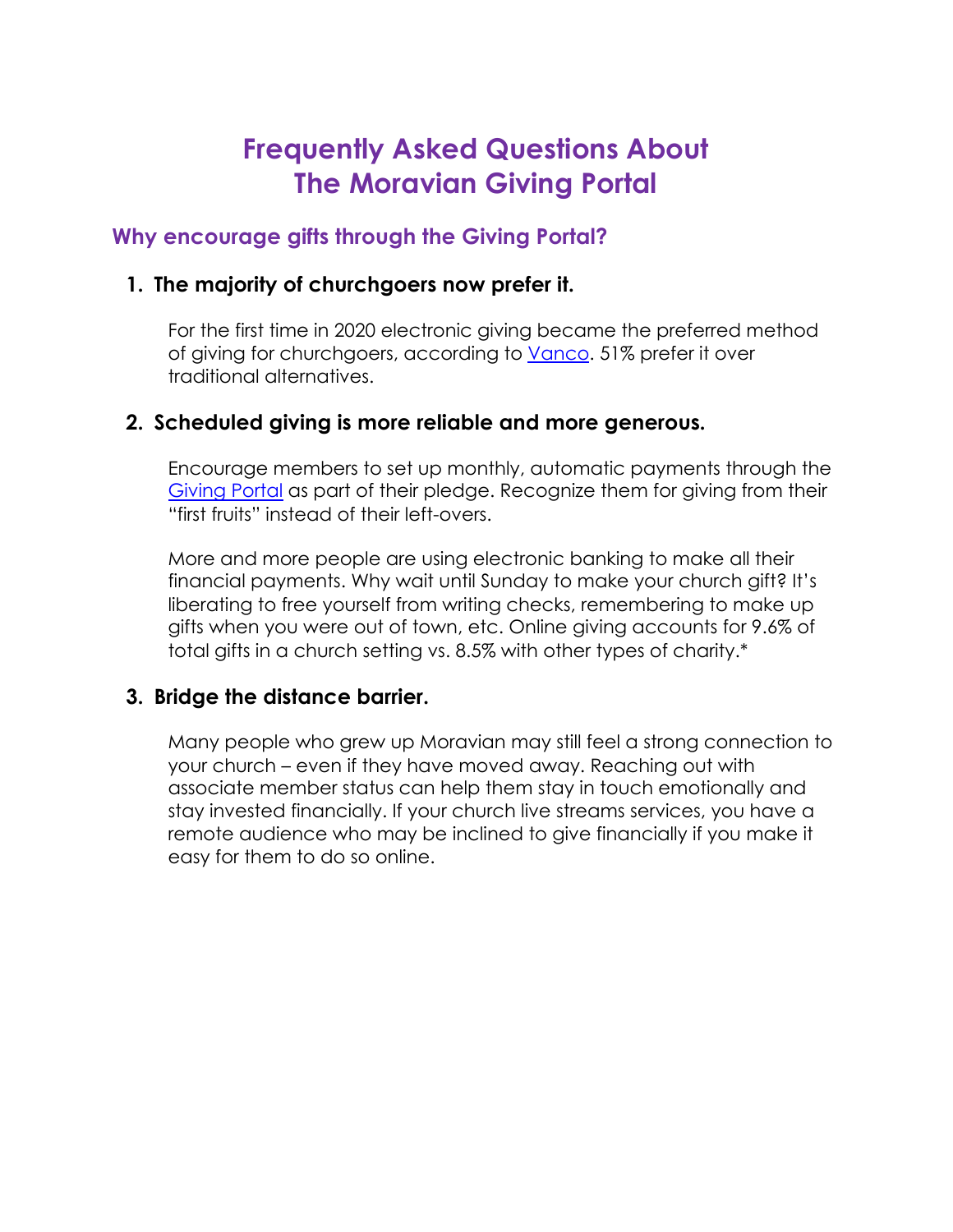### **4. Memorials in lieu of flowers.**

When beloved members of the congregation enter the more immediate presence of the Lord, others want to do something to honor and remember them. Offering a link to make online gifts to the church in lieu of flowers a part of the obituary and church communication helps everyone near and far do something meaningful and longlasting. The same is true for

| <b>Tribute Gift</b>                                  |                      |           |  |
|------------------------------------------------------|----------------------|-----------|--|
|                                                      |                      |           |  |
| This gift is in honor, memory, or support of someone |                      |           |  |
| This gift is                                         | In Honor of<br>٠     |           |  |
|                                                      | full name            |           |  |
| Rease notify the following person of my gift         |                      |           |  |
| Name:                                                | first name           | last name |  |
| Country:                                             | <b>United States</b> |           |  |
| Address:                                             |                      |           |  |
|                                                      |                      |           |  |
| City:                                                |                      |           |  |
| State & zip:                                         | state                | zip       |  |

honoring the living on occasions such as Mother's Day and Father's Day.

#### **5. A helper in inclement weather.**

Studies show that most of the time when churches cancel services due to weather, they never fully recover the offerings they would have received on those days. Putting a link to your Giving Portal online giving form from your own web page, in your electronic newsletters, and social media, increase the odds of recovery.

#### **6. Social media fundraisers.**

Do you ever notice members of your congregation on Facebook promote a charitable fundraiser on their birthdays? Encourage them to choose your congregation or Moravian ministry. Gifts can be made in honor of anyone or designated to a specific fund or project.

#### **7. One central place**.

The Moravian Ministries Foundation's dream is to have all Moravian ministries represented in one single place. When generous donors go to make contributions to their favorite Moravian ministries on the Giving Portal, don't you want them to see you there? Many donors give to multiple ministries, agencies, and congregations.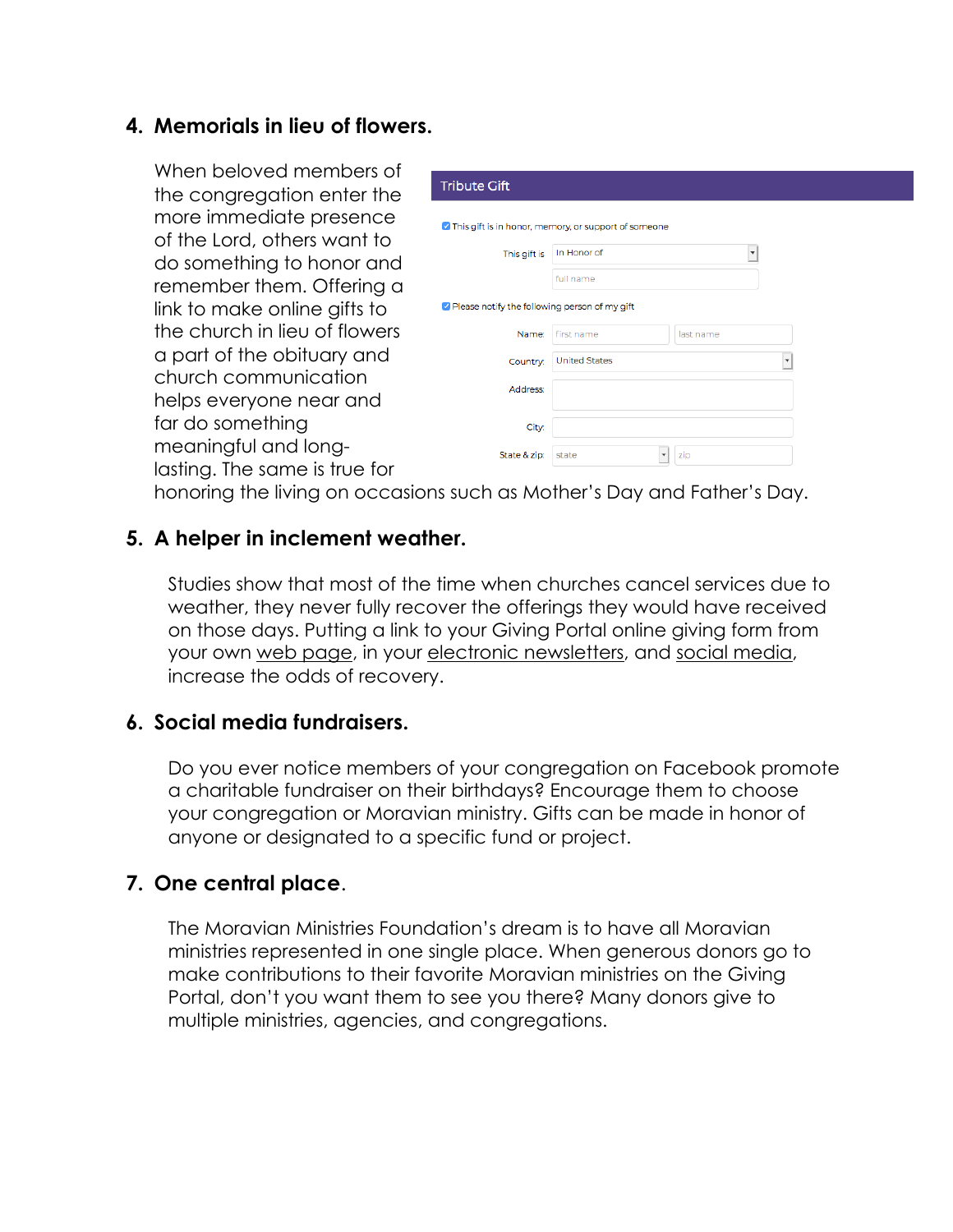## **8. Online is On-trend.**

Some types of charitable giving are rising. Among them are online giving and recurring gifts. Some of your friends, members, and supporters may find it challenging to make gifts in person because of mobility, distance, health, or weather. Using the online giving links facilitate the participation of many and take care of the proper acknowledgements for you. Your organization's web master and social media guru can easily add the links to the online giving forms available through your foundation.

The average online gift to a church is \$195 vs. \$147 to other types of charity.\* Dunham & Company found that digital donors are up to eight times more likely to give to multiple funds (general, building, missions, music, etc.) vs. a donor who gives by cash or check. 78% of churches now offer a way to give online (Vanco).



# **How much does it cost?**

While providing the infrastructure and security for credit card payments online does have a cost, your Moravian Ministries Foundation in America **began covering this cost July 1, 2021**. The processor for the Moravian Giving Portal is Blackbaud Merchant Services (BMS). Prior to July 1, 2021, BMS deducted a portion of the donor's gift to cover their processing fees. This created a small discrepancy between what the donor

thought she gave and the amount the congregation or agency actually received. Going forward, the donor may have the option to pay the fee separately. If the donor does not, then MMFA covers the fee as a service to the donors, congregations, and agencies.

MMFA also ended the practice of redirecting Giving Portal visitors to any preexisting online giving tools that reside on the individual pages of Moravian agencies. The agencies continue to be represented on the Giving Portal and gifts to them are held in the accounts we established until we make the monthly disbursements.